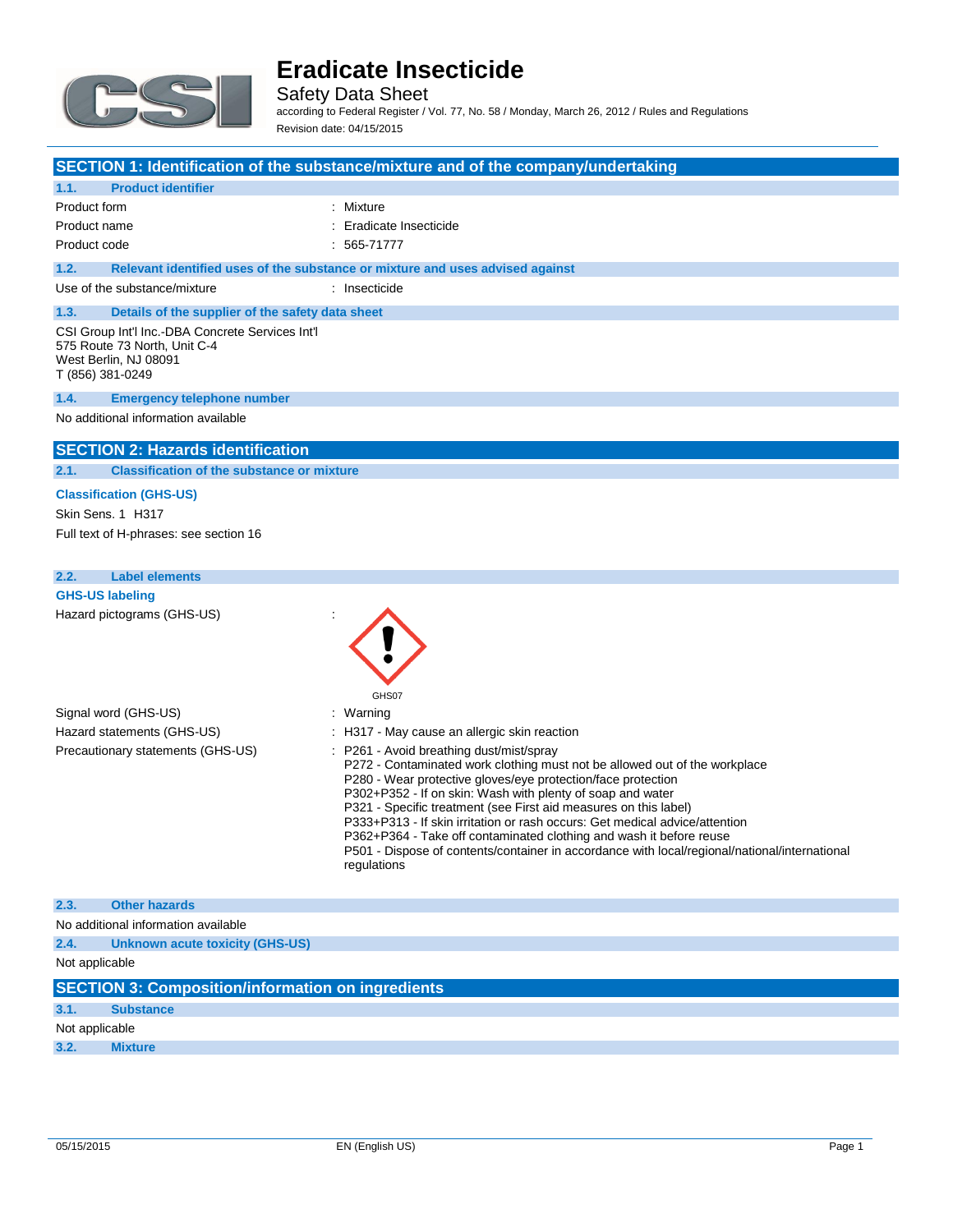### Safety Data Sheet

according to Federal Register / Vol. 77, No. 58 / Monday, March 26, 2012 / Rules and Regulations

| <b>Name</b>                                                                                     | <b>Product identifier</b> | $\frac{9}{6}$                 | <b>Classification (GHS-US)</b>                                                                                             |
|-------------------------------------------------------------------------------------------------|---------------------------|-------------------------------|----------------------------------------------------------------------------------------------------------------------------|
| Pyrethrins including cinerins, with the exception of those<br>specified elsewhere in this Annex | (CAS No) 8003-34-7        | $1 - 5$                       | Acute Tox. 3 (Oral), H301<br>Acute Tox. 4 (Inhalation: dust, mist),<br>H <sub>332</sub><br>Aquatic Acute 1, H400           |
| .2-benzisothiazol-3(2H)-one                                                                     | (CAS No) 2634-33-5        | $\prec$ $\check{\phantom{a}}$ | Acute Tox. 4 (Oral), H302<br>Skin Irrit, 2, H315<br>Eye Dam. 1, H318<br><b>Skin Sens. 1, H317</b><br>Aquatic Acute 2, H401 |

Full text of H-phrases: see section 16

| <b>SECTION 4: First aid measures</b>                                                                    |                                                                                                                                                                                                                                                                                                                                   |  |  |
|---------------------------------------------------------------------------------------------------------|-----------------------------------------------------------------------------------------------------------------------------------------------------------------------------------------------------------------------------------------------------------------------------------------------------------------------------------|--|--|
| 4.1.<br><b>Description of first aid measures</b>                                                        |                                                                                                                                                                                                                                                                                                                                   |  |  |
| First-aid measures general                                                                              | : Never give anything by mouth to an unconscious person. If you feel unwell, seek medical<br>advice (show the label where possible).                                                                                                                                                                                              |  |  |
| First-aid measures after inhalation                                                                     | : Allow victim to breathe fresh air. Allow the victim to rest.                                                                                                                                                                                                                                                                    |  |  |
| First-aid measures after skin contact                                                                   | Remove affected clothing and wash all exposed skin area with mild soap and water, followed<br>by warm water rinse. Wash with plenty of soap and water. If skin irritation or rash occurs: Get<br>medical advice/attention. Specific treatment (see First aid measures on this label). Wash<br>contaminated clothing before reuse. |  |  |
| First-aid measures after eye contact                                                                    | : Rinse immediately with plenty of water. Obtain medical attention if pain, blinking or redness<br>persist.                                                                                                                                                                                                                       |  |  |
| First-aid measures after ingestion                                                                      | : Rinse mouth. Do NOT induce vomiting. Obtain emergency medical attention.                                                                                                                                                                                                                                                        |  |  |
| 4.2.<br>Most important symptoms and effects, both acute and delayed                                     |                                                                                                                                                                                                                                                                                                                                   |  |  |
| Symptoms/injuries after inhalation                                                                      | : May cause an allergic skin reaction.                                                                                                                                                                                                                                                                                            |  |  |
| 4.3.<br>Indication of any immediate medical attention and special treatment needed                      |                                                                                                                                                                                                                                                                                                                                   |  |  |
| No additional information available                                                                     |                                                                                                                                                                                                                                                                                                                                   |  |  |
| <b>SECTION 5: Firefighting measures</b>                                                                 |                                                                                                                                                                                                                                                                                                                                   |  |  |
| 5.1.<br><b>Extinguishing media</b>                                                                      |                                                                                                                                                                                                                                                                                                                                   |  |  |
| Suitable extinguishing media                                                                            | : Foam. Dry powder. Carbon dioxide. Water spray. Sand.                                                                                                                                                                                                                                                                            |  |  |
| Unsuitable extinguishing media                                                                          | : Do not use a heavy water stream.                                                                                                                                                                                                                                                                                                |  |  |
| 5.2.<br>Special hazards arising from the substance or mixture                                           |                                                                                                                                                                                                                                                                                                                                   |  |  |
| No additional information available                                                                     |                                                                                                                                                                                                                                                                                                                                   |  |  |
| 5.3.<br><b>Advice for firefighters</b>                                                                  |                                                                                                                                                                                                                                                                                                                                   |  |  |
| Firefighting instructions                                                                               | : Use water spray or fog for cooling exposed containers. Exercise caution when fighting any<br>chemical fire. Prevent fire-fighting water from entering environment.                                                                                                                                                              |  |  |
| Protection during firefighting                                                                          | : Do not enter fire area without proper protective equipment, including respiratory protection.                                                                                                                                                                                                                                   |  |  |
| <b>SECTION 6: Accidental release measures</b>                                                           |                                                                                                                                                                                                                                                                                                                                   |  |  |
| 6.1.<br>Personal precautions, protective equipment and emergency procedures                             |                                                                                                                                                                                                                                                                                                                                   |  |  |
| 6.1.1.<br>For non-emergency personnel                                                                   |                                                                                                                                                                                                                                                                                                                                   |  |  |
| <b>Emergency procedures</b>                                                                             | : Evacuate unnecessary personnel.                                                                                                                                                                                                                                                                                                 |  |  |
| 6.1.2.<br>For emergency responders                                                                      |                                                                                                                                                                                                                                                                                                                                   |  |  |
| Protective equipment                                                                                    | : Equip cleanup crew with proper protection.                                                                                                                                                                                                                                                                                      |  |  |
| <b>Emergency procedures</b>                                                                             | : Ventilate area.                                                                                                                                                                                                                                                                                                                 |  |  |
| 6.2.<br><b>Environmental precautions</b>                                                                |                                                                                                                                                                                                                                                                                                                                   |  |  |
| Prevent entry to sewers and public waters. Notify authorities if liquid enters sewers or public waters. |                                                                                                                                                                                                                                                                                                                                   |  |  |
| 6.3.<br>Methods and material for containment and cleaning up                                            |                                                                                                                                                                                                                                                                                                                                   |  |  |
| Methods for cleaning up                                                                                 | : Soak up spills with inert solids, such as clay or diatomaceous earth as soon as possible. Collect<br>spillage. Store away from other materials.                                                                                                                                                                                 |  |  |

**6.4. Reference to other sections**

See Heading 8. Exposure controls and personal protection.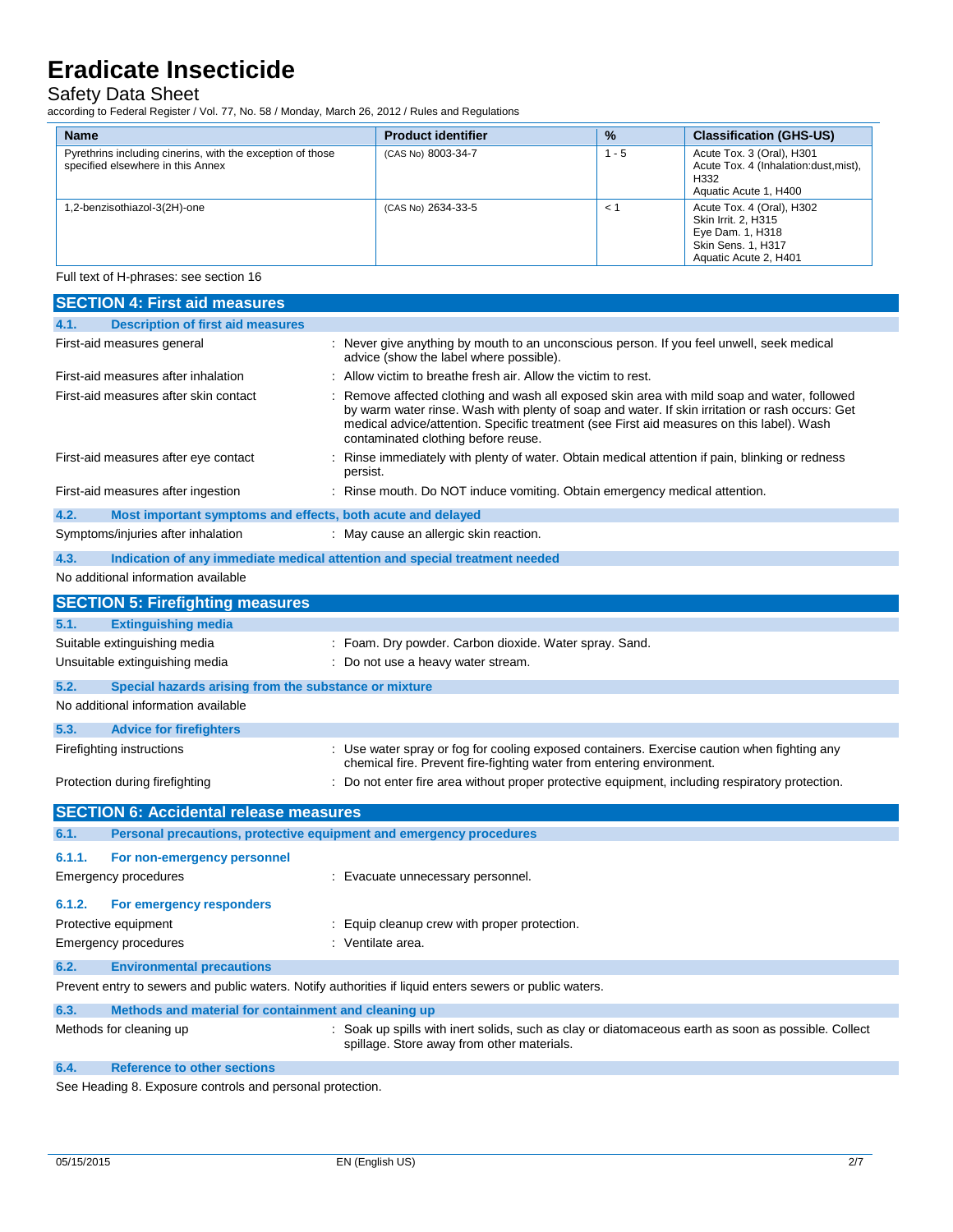### Safety Data Sheet

according to Federal Register / Vol. 77, No. 58 / Monday, March 26, 2012 / Rules and Regulations

| <b>SECTION 7: Handling and storage</b>                               |                                                                                                                                                                                                                                        |  |
|----------------------------------------------------------------------|----------------------------------------------------------------------------------------------------------------------------------------------------------------------------------------------------------------------------------------|--|
| 7.1.<br><b>Precautions for safe handling</b>                         |                                                                                                                                                                                                                                        |  |
| Precautions for safe handling                                        | : Wash hands and other exposed areas with mild soap and water before eating, drinking or<br>smoking and when leaving work. Provide good ventilation in process area to prevent formation<br>of vapor. Avoid breathing dust/mist/spray. |  |
| Hygiene measures                                                     | : Contaminated work clothing should not be allowed out of the workplace. Wash contaminated<br>clothing before reuse.                                                                                                                   |  |
| Conditions for safe storage, including any incompatibilities<br>7.2. |                                                                                                                                                                                                                                        |  |
| Storage conditions                                                   | : Keep only in the original container in a cool, well ventilated place away from heat, hot surfaces,<br>sparks, open flame and other ignition sources. No smoking. Keep container closed when not in<br>use.                           |  |
| Incompatible products                                                | : Strong bases. Strong acids.                                                                                                                                                                                                          |  |
| Incompatible materials                                               | : Sources of ignition. Direct sunlight.                                                                                                                                                                                                |  |
| 7.3.<br>Specific end use(s)                                          |                                                                                                                                                                                                                                        |  |

No additional information available

## **SECTION 8: Exposure controls/personal protection 8.1. Control parameters Eradicate Insecticide** ACGIH Not applicable OSHA Not applicable **Pyrethrins including cinerins, with the exception of those specified elsewhere in this Annex (8003-34-7)** ACGIH  $\vert$  ACGIH TWA (mg/m<sup>3</sup>) 5 mg/m<sup>3</sup> OSHA Not applicable **1,2-benzisothiazol-3(2H)-one (2634-33-5)** ACGIH Not applicable OSHA Not applicable

| 8.2.<br><b>Exposure controls</b> |  |                                                                            |
|----------------------------------|--|----------------------------------------------------------------------------|
| Personal protective equipment    |  | : Avoid all unnecessary exposure.                                          |
|                                  |  |                                                                            |
| Hand protection                  |  | : Wear protective gloves/eye protection/face protection protective gloves. |
| Eye protection                   |  | : Chemical goggles or safety glasses.                                      |
| Respiratory protection           |  | : Wear appropriate mask.                                                   |
| Other information                |  | Do not eat, drink or smoke during use.                                     |

## **SECTION 9: Physical and chemical properties**

| 9.1.<br>Information on basic physical and chemical properties |                     |     |
|---------------------------------------------------------------|---------------------|-----|
| Physical state                                                | : Liquid            |     |
| Color                                                         | : Yellow            |     |
| Odor                                                          | $:$ mild            |     |
| Odor threshold                                                | : No data available |     |
| pH                                                            | $\mathbf{.}6$       |     |
| Melting point                                                 | : No data available |     |
| Freezing point                                                | : No data available |     |
| Boiling point                                                 | : 212 °F            |     |
| Flash point                                                   | : $\geq 200$ °F     |     |
| Relative evaporation rate (butyl acetate=1)                   | : No data available |     |
| Flammability (solid, gas)                                     | : No data available |     |
| <b>Explosion limits</b>                                       | : No data available |     |
| Explosive properties                                          | : No data available |     |
| Oxidizing properties                                          | : No data available |     |
| Vapor pressure                                                | : No data available |     |
| 05/15/2015                                                    | EN (English US)     | 3/7 |
|                                                               |                     |     |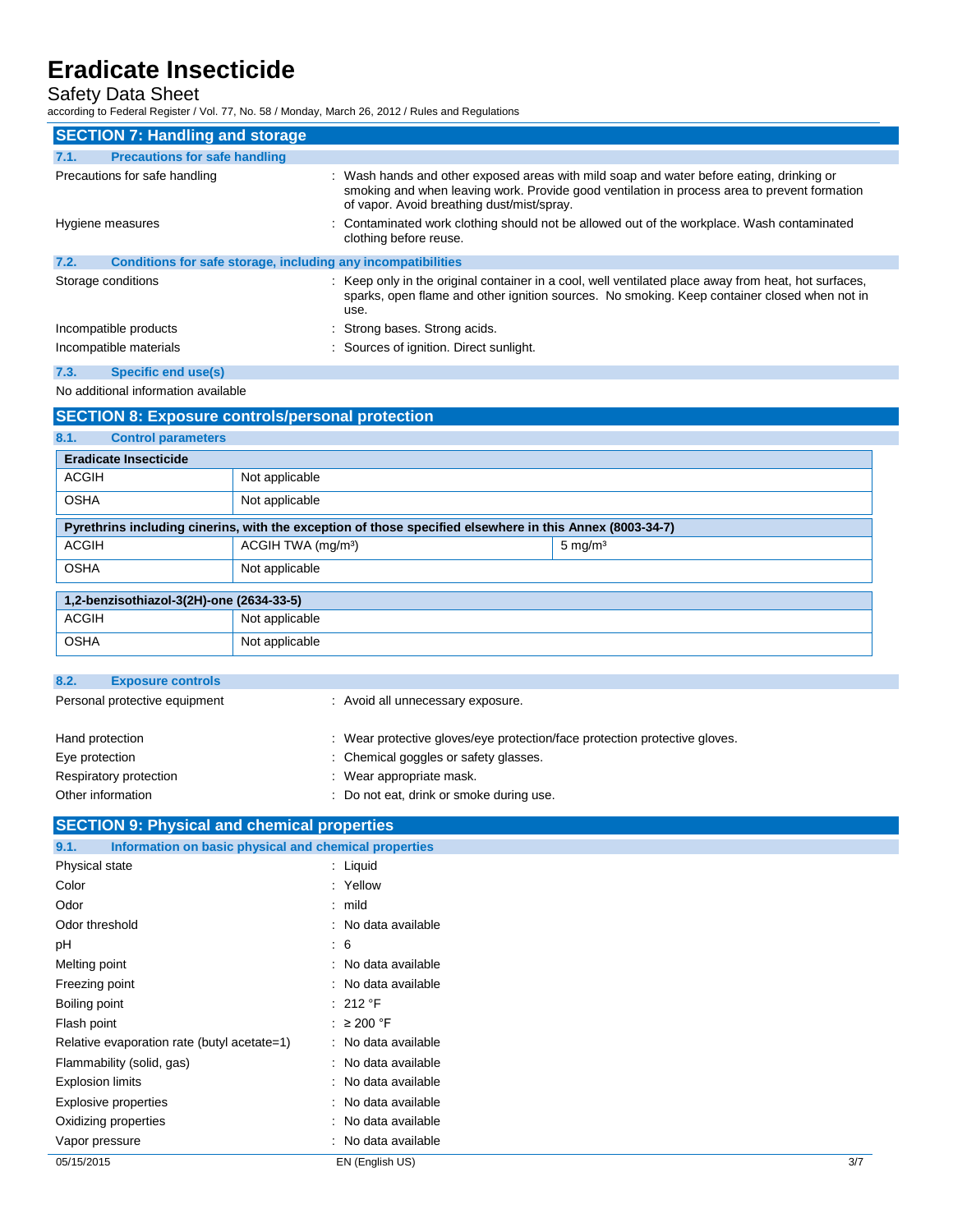### Safety Data Sheet

according to Federal Register / Vol. 77, No. 58 / Monday, March 26, 2012 / Rules and Regulations

| Relative density                            | : 1.001                                                                                         |
|---------------------------------------------|-------------------------------------------------------------------------------------------------|
| Relative vapor density at 20 °C             | : Same as water                                                                                 |
| Solubility                                  | : Soluble in water.<br>Water: Solubility in water of component(s) of the mixture :<br>$\cdot$ : |
| Log Pow                                     | : No data available                                                                             |
| Log Kow                                     | : No data available                                                                             |
| Auto-ignition temperature                   | : No data available                                                                             |
| Decomposition temperature                   | : No data available                                                                             |
| Viscosity                                   | : No data available                                                                             |
| Viscosity, kinematic                        | : No data available                                                                             |
| Viscosity, dynamic                          | : No data available                                                                             |
| <b>Other information</b><br>9.2.            |                                                                                                 |
| No additional information available         |                                                                                                 |
| <b>SECTION 10: Stability and reactivity</b> |                                                                                                 |

| 10.1.            | <b>Reactivity</b>                                    |  |  |  |
|------------------|------------------------------------------------------|--|--|--|
|                  | No additional information available                  |  |  |  |
| 10.2.            | <b>Chemical stability</b>                            |  |  |  |
|                  | Stable under normal conditions. Not established.     |  |  |  |
| 10.3.            | <b>Possibility of hazardous reactions</b>            |  |  |  |
| Not established. |                                                      |  |  |  |
| 10.4.            | <b>Conditions to avoid</b>                           |  |  |  |
|                  | Direct sunlight. Extremely high or low temperatures. |  |  |  |
| 10.5.            | <b>Incompatible materials</b>                        |  |  |  |
|                  | Strong acids. Strong bases.                          |  |  |  |
| 10.6.            | <b>Hazardous decomposition products</b>              |  |  |  |
|                  | Fume, Carbon monoxide, Carbon dioxide,               |  |  |  |
|                  | <b>SECTION 11: Toxicological information</b>         |  |  |  |

**11.1. Information on toxicological effects**

### Acute toxicity **in the case of the case of the case of the case of the case of the case of the case of the case of the case of the case of the case of the case of the case of the case of the case of the case of the case of**

| Pyrethrins including cinerins, with the exception of those specified elsewhere in this Annex (8003-34-7) |                                        |  |
|----------------------------------------------------------------------------------------------------------|----------------------------------------|--|
| LD50 oral rat                                                                                            | 200 mg/kg (Rat)                        |  |
| LC50 inhalation rat (mg/l)                                                                               | 3.4 mg/l/4h (Rat)                      |  |
| ATE US (oral)                                                                                            | 200.000 mg/kg body weight              |  |
| ATE US (vapors)                                                                                          | 3.400 mg/l/4h                          |  |
| ATE US (dust, mist)                                                                                      | 3.400 mg/l/4h                          |  |
| 1,2-benzisothiazol-3(2H)-one (2634-33-5)                                                                 |                                        |  |
| LD50 oral rat                                                                                            | 1020 mg/kg (Rat; Literature study)     |  |
| ATE US (oral)                                                                                            | 1020.000 mg/kg body weight             |  |
| Skin corrosion/irritation                                                                                | : Not classified                       |  |
|                                                                                                          | pH: 6                                  |  |
| Serious eye damage/irritation                                                                            | : Not classified                       |  |
|                                                                                                          | pH: 6                                  |  |
| Respiratory or skin sensitization                                                                        | : May cause an allergic skin reaction. |  |
| Germ cell mutagenicity                                                                                   | : Not classified                       |  |
| Carcinogenicity                                                                                          | : Not classified                       |  |
| Reproductive toxicity                                                                                    | : Not classified                       |  |
| Specific target organ toxicity (single exposure)                                                         | : Not classified                       |  |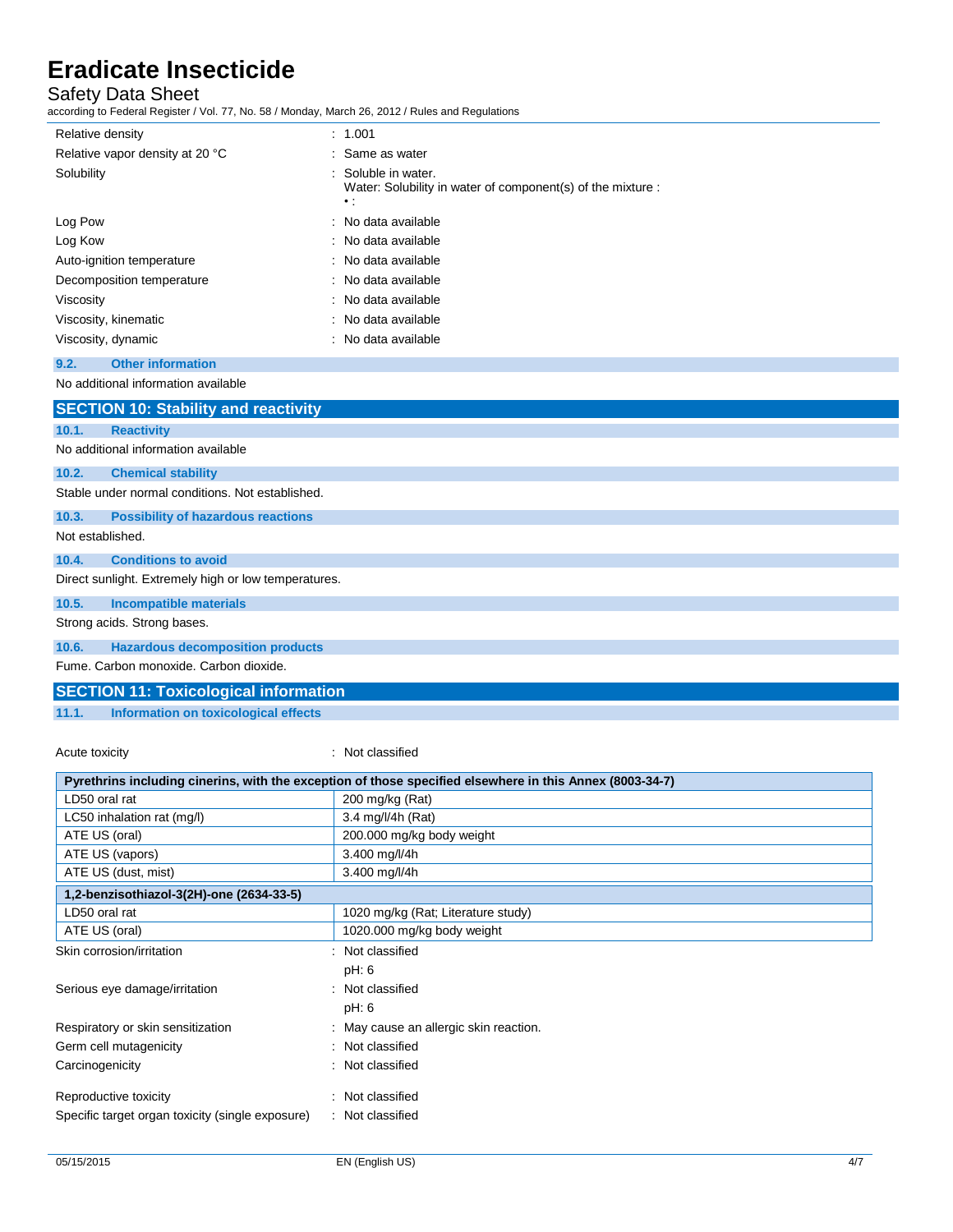### Safety Data Sheet

according to Federal Register / Vol. 77, No. 58 / Monday, March 26, 2012 / Rules and Regulations

| Specific target organ toxicity (repeated<br>exposure)  | . Not classified                                                    |
|--------------------------------------------------------|---------------------------------------------------------------------|
| Aspiration hazard                                      | : Not classified                                                    |
| Potential Adverse human health effects and<br>symptoms | : Based on available data, the classification criteria are not met. |
| Symptoms/injuries after inhalation                     | : May cause an allergic skin reaction.                              |

### **SECTION 12: Ecological information**

**12.1. Toxicity**

| Pyrethrins including cinerins, with the exception of those specified elsewhere in this Annex (8003-34-7)<br>0.049 mg/l (96 h; Lepomis macrochirus)<br>LC50 fish 1<br>0.011 mg/l (96 h; Gammarus sp.)<br>LC50 other aquatic organisms 1<br>0.009 mg/l (96 h; Ictalurus punctatus)<br>LC50 fish 2<br>Threshold limit other aquatic organisms 1<br>0.011 mg/l (96 h; Gammarus sp.)<br>1,2-benzisothiazol-3(2H)-one (2634-33-5)<br>LC50 fish 1<br>10 mg/l (96 h; Alburnus alburnus)<br><b>Persistence and degradability</b><br><b>Eradicate Insecticide</b><br>Not established.<br>Persistence and degradability<br>Pyrethrins including cinerins, with the exception of those specified elsewhere in this Annex (8003-34-7)<br>Persistence and degradability<br>Readily biodegradable in water.<br>1,2-benzisothiazol-3(2H)-one (2634-33-5)<br>Biodegradable in water. No (test)data on mobility of the substance available.<br>Persistence and degradability<br><b>Bioaccumulative potential</b><br><b>Eradicate Insecticide</b><br>Bioaccumulative potential<br>Not established.<br>Pyrethrins including cinerins, with the exception of those specified elsewhere in this Annex (8003-34-7)<br>Log Pow<br>6.15 (Estimated value)<br>1,2-benzisothiazol-3(2H)-one (2634-33-5)<br>Log Pow<br>1.3 (Experimental value)<br>Bioaccumulative potential<br>Low potential for bioaccumulation (Log Kow $<$ 4).<br><b>Mobility in soil</b><br>Pyrethrins including cinerins, with the exception of those specified elsewhere in this Annex (8003-34-7)<br>Ecology - soil<br>Not toxic to plants. Toxic to bees.<br><b>Other adverse effects</b><br>: No known ecological damage caused by this product.<br>: Avoid release to the environment.<br><b>Waste treatment methods</b><br>: Dispose in a safe manner in accordance with local/national regulations. Dispose of<br>contents/container in accordance with local/regional/national/international regulations.<br>: Avoid release to the environment.<br><b>SECTION 14: Transport information</b> | 14. L<br><b>TUAIGHY</b>                    |  |  |
|------------------------------------------------------------------------------------------------------------------------------------------------------------------------------------------------------------------------------------------------------------------------------------------------------------------------------------------------------------------------------------------------------------------------------------------------------------------------------------------------------------------------------------------------------------------------------------------------------------------------------------------------------------------------------------------------------------------------------------------------------------------------------------------------------------------------------------------------------------------------------------------------------------------------------------------------------------------------------------------------------------------------------------------------------------------------------------------------------------------------------------------------------------------------------------------------------------------------------------------------------------------------------------------------------------------------------------------------------------------------------------------------------------------------------------------------------------------------------------------------------------------------------------------------------------------------------------------------------------------------------------------------------------------------------------------------------------------------------------------------------------------------------------------------------------------------------------------------------------------------------------------------------------------------------------------------------------------------------------------------------------------------------------------------|--------------------------------------------|--|--|
|                                                                                                                                                                                                                                                                                                                                                                                                                                                                                                                                                                                                                                                                                                                                                                                                                                                                                                                                                                                                                                                                                                                                                                                                                                                                                                                                                                                                                                                                                                                                                                                                                                                                                                                                                                                                                                                                                                                                                                                                                                                |                                            |  |  |
|                                                                                                                                                                                                                                                                                                                                                                                                                                                                                                                                                                                                                                                                                                                                                                                                                                                                                                                                                                                                                                                                                                                                                                                                                                                                                                                                                                                                                                                                                                                                                                                                                                                                                                                                                                                                                                                                                                                                                                                                                                                |                                            |  |  |
|                                                                                                                                                                                                                                                                                                                                                                                                                                                                                                                                                                                                                                                                                                                                                                                                                                                                                                                                                                                                                                                                                                                                                                                                                                                                                                                                                                                                                                                                                                                                                                                                                                                                                                                                                                                                                                                                                                                                                                                                                                                |                                            |  |  |
|                                                                                                                                                                                                                                                                                                                                                                                                                                                                                                                                                                                                                                                                                                                                                                                                                                                                                                                                                                                                                                                                                                                                                                                                                                                                                                                                                                                                                                                                                                                                                                                                                                                                                                                                                                                                                                                                                                                                                                                                                                                |                                            |  |  |
|                                                                                                                                                                                                                                                                                                                                                                                                                                                                                                                                                                                                                                                                                                                                                                                                                                                                                                                                                                                                                                                                                                                                                                                                                                                                                                                                                                                                                                                                                                                                                                                                                                                                                                                                                                                                                                                                                                                                                                                                                                                |                                            |  |  |
|                                                                                                                                                                                                                                                                                                                                                                                                                                                                                                                                                                                                                                                                                                                                                                                                                                                                                                                                                                                                                                                                                                                                                                                                                                                                                                                                                                                                                                                                                                                                                                                                                                                                                                                                                                                                                                                                                                                                                                                                                                                |                                            |  |  |
|                                                                                                                                                                                                                                                                                                                                                                                                                                                                                                                                                                                                                                                                                                                                                                                                                                                                                                                                                                                                                                                                                                                                                                                                                                                                                                                                                                                                                                                                                                                                                                                                                                                                                                                                                                                                                                                                                                                                                                                                                                                |                                            |  |  |
|                                                                                                                                                                                                                                                                                                                                                                                                                                                                                                                                                                                                                                                                                                                                                                                                                                                                                                                                                                                                                                                                                                                                                                                                                                                                                                                                                                                                                                                                                                                                                                                                                                                                                                                                                                                                                                                                                                                                                                                                                                                | 12.2.                                      |  |  |
|                                                                                                                                                                                                                                                                                                                                                                                                                                                                                                                                                                                                                                                                                                                                                                                                                                                                                                                                                                                                                                                                                                                                                                                                                                                                                                                                                                                                                                                                                                                                                                                                                                                                                                                                                                                                                                                                                                                                                                                                                                                |                                            |  |  |
|                                                                                                                                                                                                                                                                                                                                                                                                                                                                                                                                                                                                                                                                                                                                                                                                                                                                                                                                                                                                                                                                                                                                                                                                                                                                                                                                                                                                                                                                                                                                                                                                                                                                                                                                                                                                                                                                                                                                                                                                                                                |                                            |  |  |
|                                                                                                                                                                                                                                                                                                                                                                                                                                                                                                                                                                                                                                                                                                                                                                                                                                                                                                                                                                                                                                                                                                                                                                                                                                                                                                                                                                                                                                                                                                                                                                                                                                                                                                                                                                                                                                                                                                                                                                                                                                                |                                            |  |  |
|                                                                                                                                                                                                                                                                                                                                                                                                                                                                                                                                                                                                                                                                                                                                                                                                                                                                                                                                                                                                                                                                                                                                                                                                                                                                                                                                                                                                                                                                                                                                                                                                                                                                                                                                                                                                                                                                                                                                                                                                                                                |                                            |  |  |
|                                                                                                                                                                                                                                                                                                                                                                                                                                                                                                                                                                                                                                                                                                                                                                                                                                                                                                                                                                                                                                                                                                                                                                                                                                                                                                                                                                                                                                                                                                                                                                                                                                                                                                                                                                                                                                                                                                                                                                                                                                                |                                            |  |  |
|                                                                                                                                                                                                                                                                                                                                                                                                                                                                                                                                                                                                                                                                                                                                                                                                                                                                                                                                                                                                                                                                                                                                                                                                                                                                                                                                                                                                                                                                                                                                                                                                                                                                                                                                                                                                                                                                                                                                                                                                                                                |                                            |  |  |
|                                                                                                                                                                                                                                                                                                                                                                                                                                                                                                                                                                                                                                                                                                                                                                                                                                                                                                                                                                                                                                                                                                                                                                                                                                                                                                                                                                                                                                                                                                                                                                                                                                                                                                                                                                                                                                                                                                                                                                                                                                                | 12.3.                                      |  |  |
|                                                                                                                                                                                                                                                                                                                                                                                                                                                                                                                                                                                                                                                                                                                                                                                                                                                                                                                                                                                                                                                                                                                                                                                                                                                                                                                                                                                                                                                                                                                                                                                                                                                                                                                                                                                                                                                                                                                                                                                                                                                |                                            |  |  |
|                                                                                                                                                                                                                                                                                                                                                                                                                                                                                                                                                                                                                                                                                                                                                                                                                                                                                                                                                                                                                                                                                                                                                                                                                                                                                                                                                                                                                                                                                                                                                                                                                                                                                                                                                                                                                                                                                                                                                                                                                                                |                                            |  |  |
|                                                                                                                                                                                                                                                                                                                                                                                                                                                                                                                                                                                                                                                                                                                                                                                                                                                                                                                                                                                                                                                                                                                                                                                                                                                                                                                                                                                                                                                                                                                                                                                                                                                                                                                                                                                                                                                                                                                                                                                                                                                |                                            |  |  |
|                                                                                                                                                                                                                                                                                                                                                                                                                                                                                                                                                                                                                                                                                                                                                                                                                                                                                                                                                                                                                                                                                                                                                                                                                                                                                                                                                                                                                                                                                                                                                                                                                                                                                                                                                                                                                                                                                                                                                                                                                                                |                                            |  |  |
|                                                                                                                                                                                                                                                                                                                                                                                                                                                                                                                                                                                                                                                                                                                                                                                                                                                                                                                                                                                                                                                                                                                                                                                                                                                                                                                                                                                                                                                                                                                                                                                                                                                                                                                                                                                                                                                                                                                                                                                                                                                |                                            |  |  |
|                                                                                                                                                                                                                                                                                                                                                                                                                                                                                                                                                                                                                                                                                                                                                                                                                                                                                                                                                                                                                                                                                                                                                                                                                                                                                                                                                                                                                                                                                                                                                                                                                                                                                                                                                                                                                                                                                                                                                                                                                                                |                                            |  |  |
|                                                                                                                                                                                                                                                                                                                                                                                                                                                                                                                                                                                                                                                                                                                                                                                                                                                                                                                                                                                                                                                                                                                                                                                                                                                                                                                                                                                                                                                                                                                                                                                                                                                                                                                                                                                                                                                                                                                                                                                                                                                |                                            |  |  |
|                                                                                                                                                                                                                                                                                                                                                                                                                                                                                                                                                                                                                                                                                                                                                                                                                                                                                                                                                                                                                                                                                                                                                                                                                                                                                                                                                                                                                                                                                                                                                                                                                                                                                                                                                                                                                                                                                                                                                                                                                                                | 12.4.                                      |  |  |
|                                                                                                                                                                                                                                                                                                                                                                                                                                                                                                                                                                                                                                                                                                                                                                                                                                                                                                                                                                                                                                                                                                                                                                                                                                                                                                                                                                                                                                                                                                                                                                                                                                                                                                                                                                                                                                                                                                                                                                                                                                                |                                            |  |  |
|                                                                                                                                                                                                                                                                                                                                                                                                                                                                                                                                                                                                                                                                                                                                                                                                                                                                                                                                                                                                                                                                                                                                                                                                                                                                                                                                                                                                                                                                                                                                                                                                                                                                                                                                                                                                                                                                                                                                                                                                                                                |                                            |  |  |
|                                                                                                                                                                                                                                                                                                                                                                                                                                                                                                                                                                                                                                                                                                                                                                                                                                                                                                                                                                                                                                                                                                                                                                                                                                                                                                                                                                                                                                                                                                                                                                                                                                                                                                                                                                                                                                                                                                                                                                                                                                                |                                            |  |  |
|                                                                                                                                                                                                                                                                                                                                                                                                                                                                                                                                                                                                                                                                                                                                                                                                                                                                                                                                                                                                                                                                                                                                                                                                                                                                                                                                                                                                                                                                                                                                                                                                                                                                                                                                                                                                                                                                                                                                                                                                                                                | 12.5.                                      |  |  |
|                                                                                                                                                                                                                                                                                                                                                                                                                                                                                                                                                                                                                                                                                                                                                                                                                                                                                                                                                                                                                                                                                                                                                                                                                                                                                                                                                                                                                                                                                                                                                                                                                                                                                                                                                                                                                                                                                                                                                                                                                                                | Effect on the global warming               |  |  |
|                                                                                                                                                                                                                                                                                                                                                                                                                                                                                                                                                                                                                                                                                                                                                                                                                                                                                                                                                                                                                                                                                                                                                                                                                                                                                                                                                                                                                                                                                                                                                                                                                                                                                                                                                                                                                                                                                                                                                                                                                                                | Other information                          |  |  |
|                                                                                                                                                                                                                                                                                                                                                                                                                                                                                                                                                                                                                                                                                                                                                                                                                                                                                                                                                                                                                                                                                                                                                                                                                                                                                                                                                                                                                                                                                                                                                                                                                                                                                                                                                                                                                                                                                                                                                                                                                                                | <b>SECTION 13: Disposal considerations</b> |  |  |
|                                                                                                                                                                                                                                                                                                                                                                                                                                                                                                                                                                                                                                                                                                                                                                                                                                                                                                                                                                                                                                                                                                                                                                                                                                                                                                                                                                                                                                                                                                                                                                                                                                                                                                                                                                                                                                                                                                                                                                                                                                                | 13.1.                                      |  |  |
|                                                                                                                                                                                                                                                                                                                                                                                                                                                                                                                                                                                                                                                                                                                                                                                                                                                                                                                                                                                                                                                                                                                                                                                                                                                                                                                                                                                                                                                                                                                                                                                                                                                                                                                                                                                                                                                                                                                                                                                                                                                | Waste disposal recommendations             |  |  |
|                                                                                                                                                                                                                                                                                                                                                                                                                                                                                                                                                                                                                                                                                                                                                                                                                                                                                                                                                                                                                                                                                                                                                                                                                                                                                                                                                                                                                                                                                                                                                                                                                                                                                                                                                                                                                                                                                                                                                                                                                                                | Ecology - waste materials                  |  |  |
|                                                                                                                                                                                                                                                                                                                                                                                                                                                                                                                                                                                                                                                                                                                                                                                                                                                                                                                                                                                                                                                                                                                                                                                                                                                                                                                                                                                                                                                                                                                                                                                                                                                                                                                                                                                                                                                                                                                                                                                                                                                |                                            |  |  |

### **Department of Transportation (DOT)**

In accordance with DOT Not regulated for transport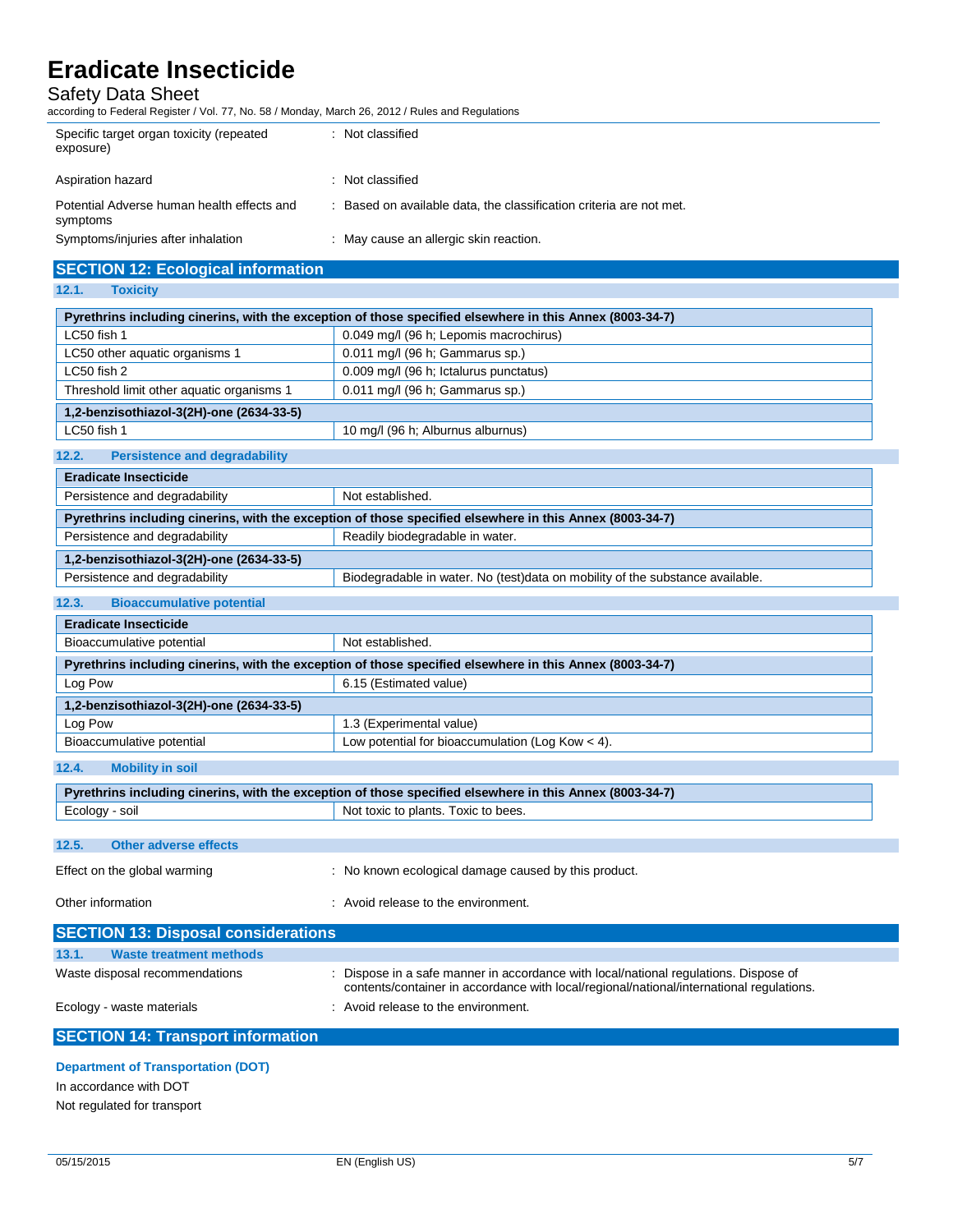## Safety Data Sheet

according to Federal Register / Vol. 77, No. 58 / Monday, March 26, 2012 / Rules and Regulations

#### **Additional information**

Other information **contains the container of the container**  $\cdot$  No supplementary information available.

#### **ADR**

No additional information available

### **Transport by sea**

No additional information available

#### **Air transport**

No additional information available

### **SECTION 15: Regulatory information**

#### **15.1. US Federal regulations**

| 15.1. US Federal regulations                                                                                                      |      |  |  |
|-----------------------------------------------------------------------------------------------------------------------------------|------|--|--|
| <b>Pyrethrins including cinerins, with the exception of those</b> specified elsewhere in this Annex (8003-34-7)                   |      |  |  |
| Not listed on the United States TSCA (Toxic Substances Control Act) inventory<br>Not listed on the United States SARA Section 313 |      |  |  |
| RQ (Reportable quantity, section 304 of EPA's<br>List of Lists)                                                                   | 1 lb |  |  |
| 1,2-benzisothiazol-3(2H)-one (2634-33-5)                                                                                          |      |  |  |
| Listed on the United States TSCA (Toxic Substances Control Act) inventory                                                         |      |  |  |
|                                                                                                                                   |      |  |  |

### **15.2. International regulations**

**CANADA**

No additional information available

#### **EU-Regulations**

No additional information available

#### **Classification according to Regulation (EC) No. 1272/2008 [CLP]** No additional information available

**Classification according to Directive 67/548/EEC [DSD] or 1999/45/EC [DPD]** Not classified

### **National regulations**

No additional information available

### **15.3. US State regulations**

No additional information available

| <b>SECTION 16: Other information</b> |              |
|--------------------------------------|--------------|
| Revision date                        | : 04/15/2015 |
| Other information                    | None.        |